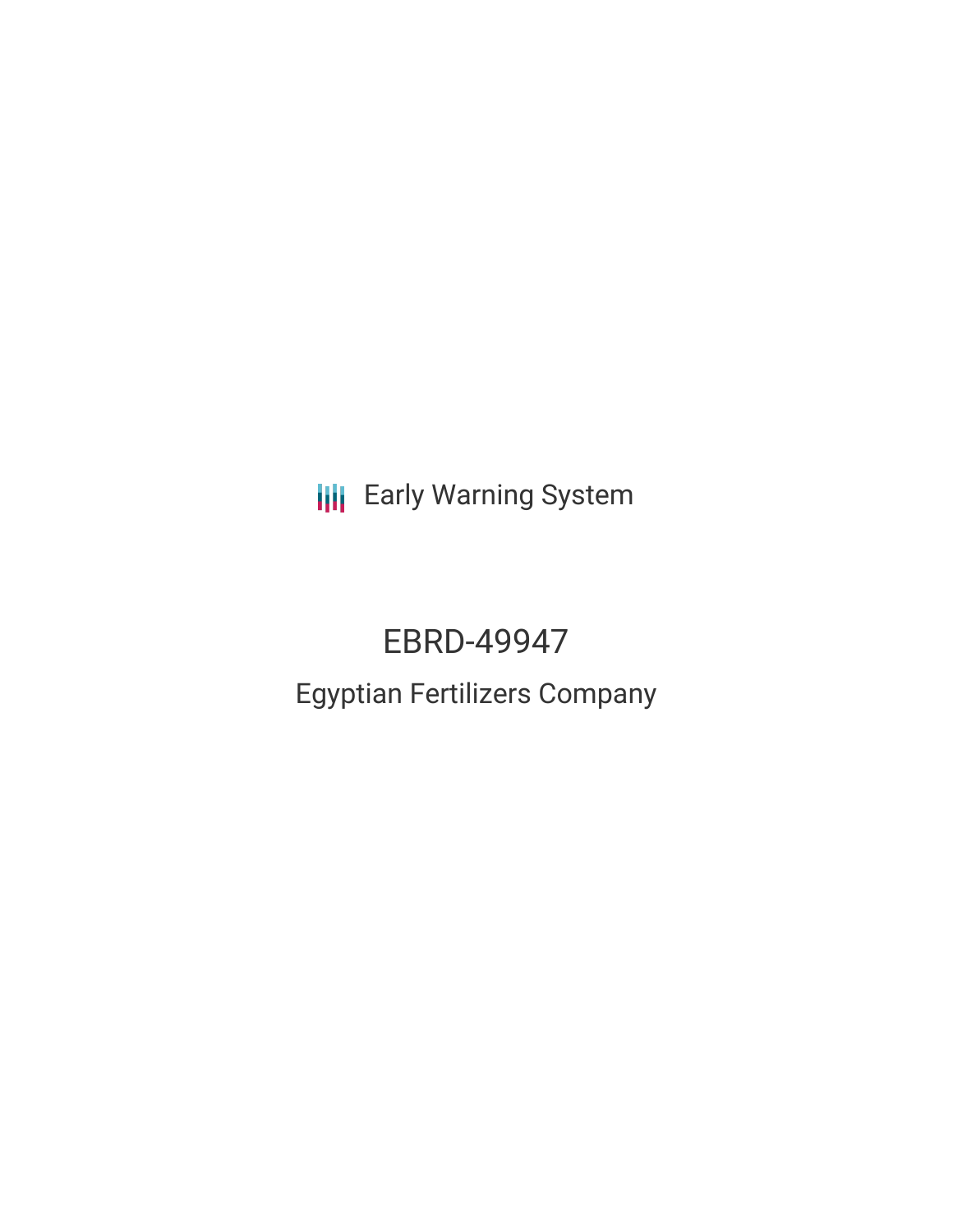

#### **Quick Facts**

| <b>Countries</b>               | Egypt                                                   |  |  |  |
|--------------------------------|---------------------------------------------------------|--|--|--|
| <b>Financial Institutions</b>  | European Bank for Reconstruction and Development (EBRD) |  |  |  |
| <b>Status</b>                  | Active                                                  |  |  |  |
| <b>Bank Risk Rating</b>        | B                                                       |  |  |  |
| <b>Voting Date</b>             | 2018-04-11                                              |  |  |  |
| <b>Borrower</b>                | Egyptian Fertilizers Company SAE                        |  |  |  |
| <b>Sectors</b>                 | Infrastructure                                          |  |  |  |
| <b>Investment Type(s)</b>      | Loan                                                    |  |  |  |
| <b>Investment Amount (USD)</b> | $$60.00$ million                                        |  |  |  |
| <b>Project Cost (USD)</b>      | $$442.61$ million                                       |  |  |  |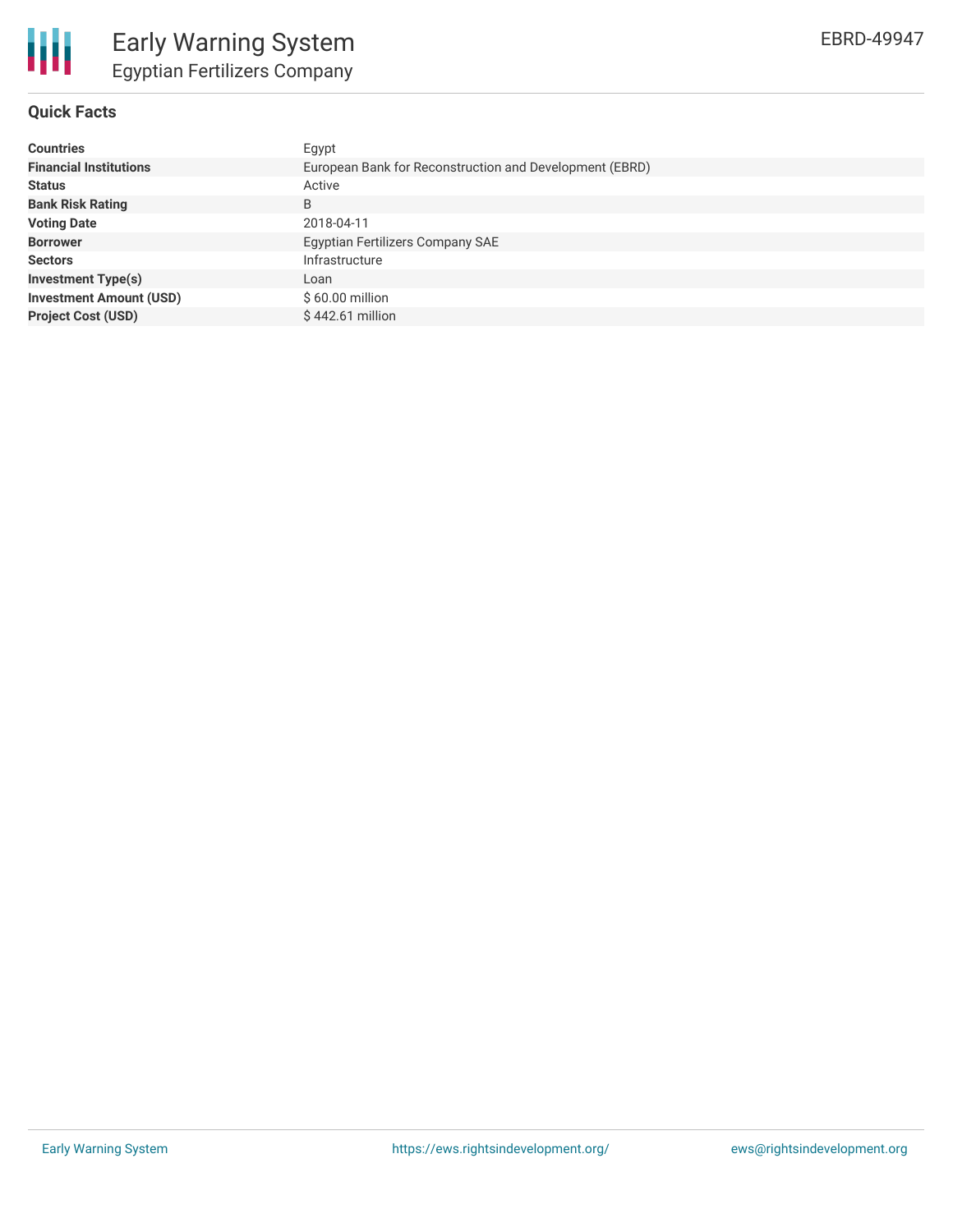

#### **Project Description**

The investment involves provision of a USD 60mn (EUR 48mn) long term loan to the Egyptian Fertilizers Company, a joint stock company incorporated in Egypt.

The loan is part of the refinancing of the borrower's existing USD 445mn multi-tranche, multi-currency outstanding debt package. The loan will restructure the company's balance sheet and invest in measures to increase competitiveness.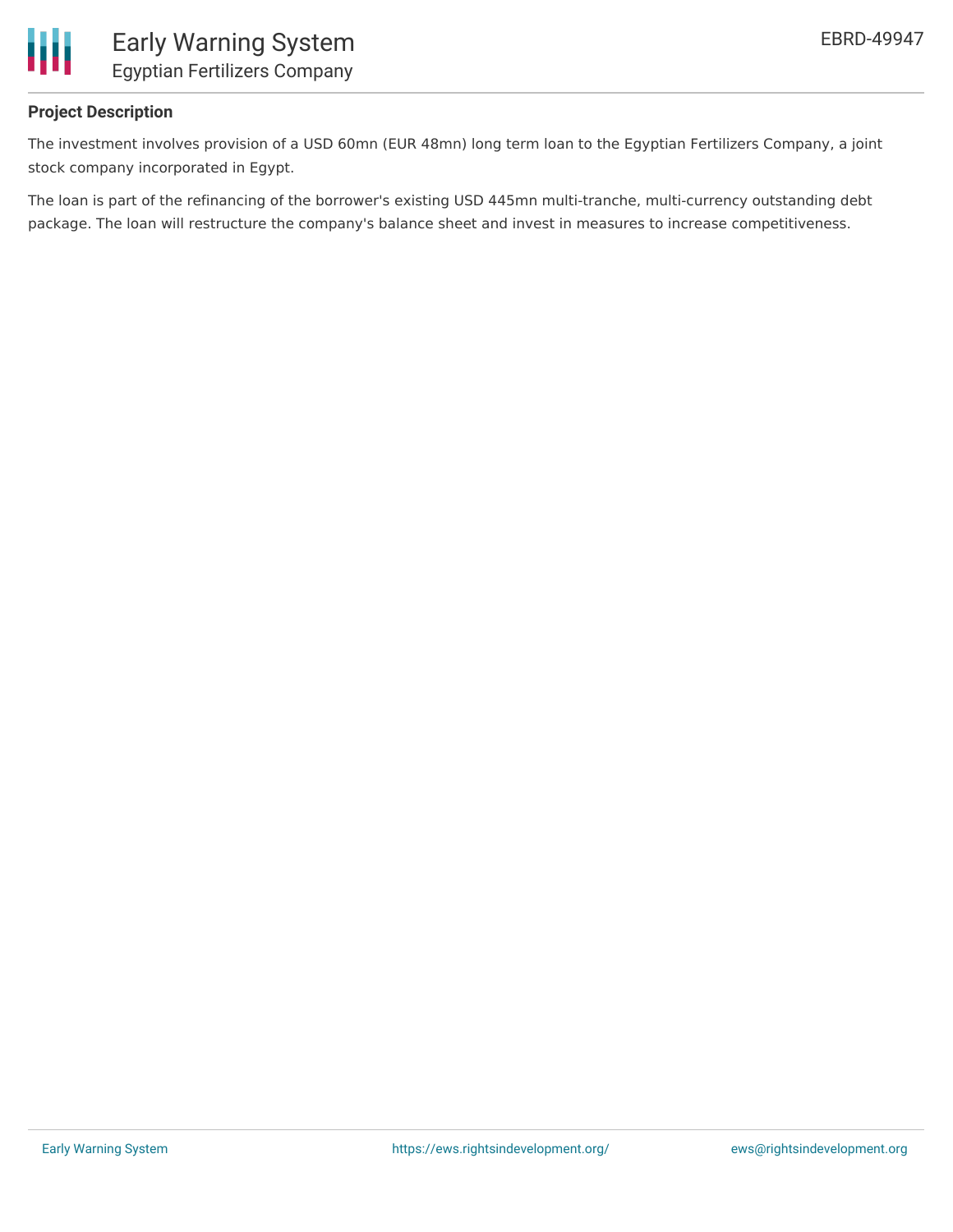

## Early Warning System Egyptian Fertilizers Company

#### **Investment Description**

European Bank for Reconstruction and Development (EBRD)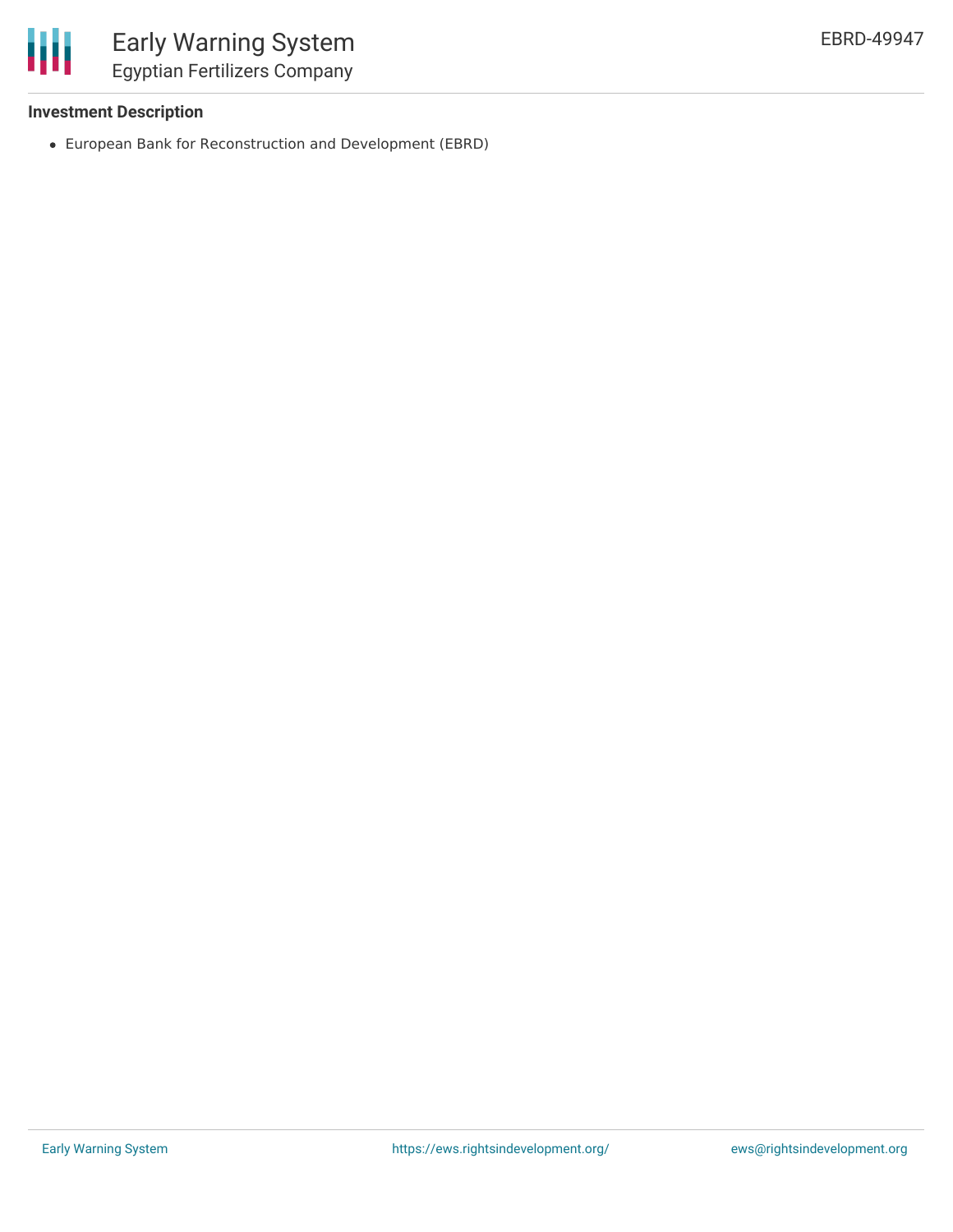

#### **Private Actors Description**

EFC is a fully owned subsidiary of OCI N.V, a global producer of natural gas based fertilisers and industrial chemicals, listed on Euronext with operations in North America, Europe and North Africa. EFC's plants are located at the port of Ain Sokhna, Egypt's deepest port, approximately 55 km south of the Suez.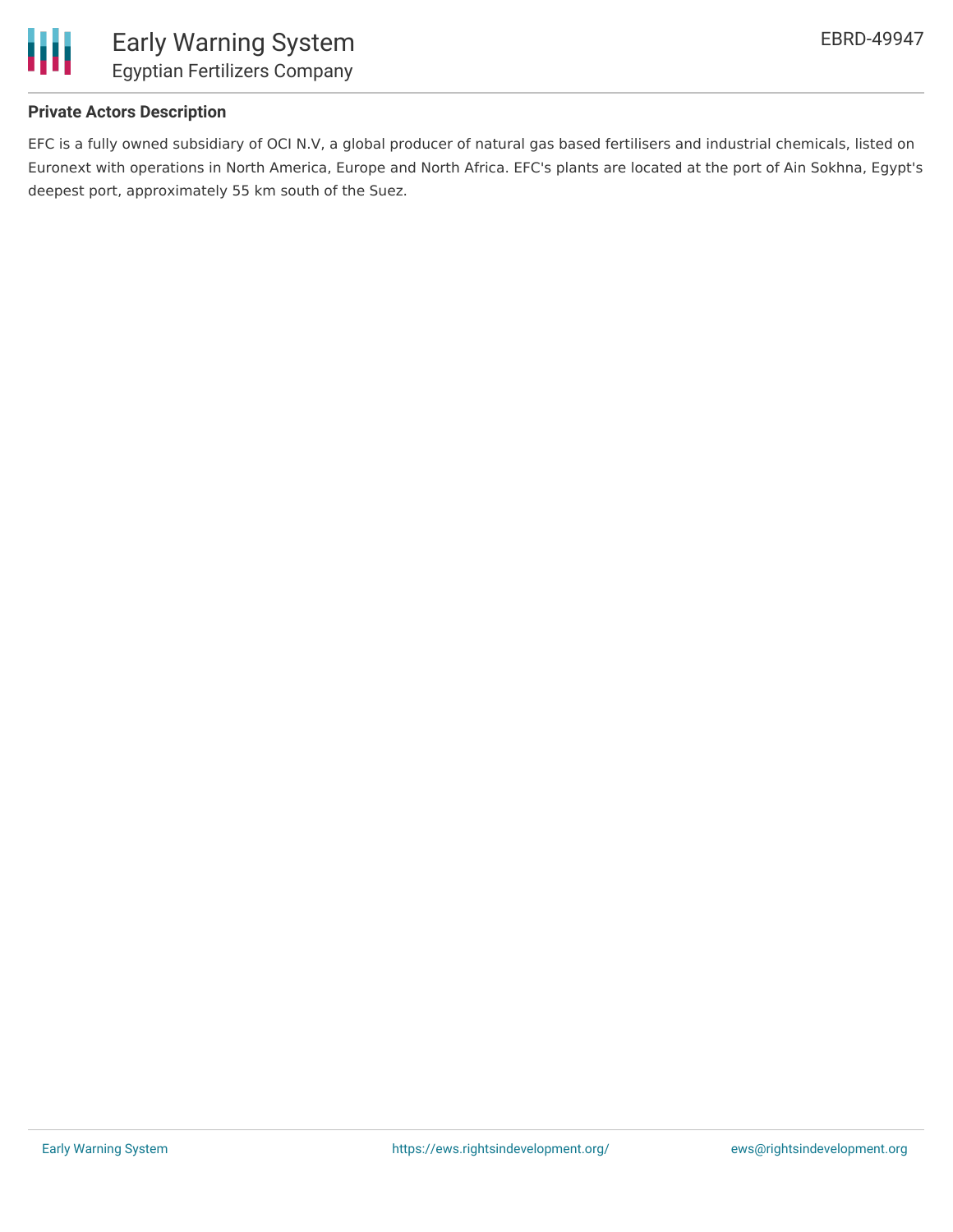

### Early Warning System Egyptian Fertilizers Company

| <b>Private Actor 1</b>   | <b>Private Actor</b><br>l Role | <b>Private Actor</b><br><b>Sector</b> | <b>Relation</b>          | <b>Private Actor 2</b>             | <b>Private Actor</b><br>2 Role | <b>Private Actor</b><br>2 Sector |
|--------------------------|--------------------------------|---------------------------------------|--------------------------|------------------------------------|--------------------------------|----------------------------------|
| $\overline{\phantom{a}}$ | $\overline{\phantom{0}}$       | $\overline{\phantom{0}}$              | $\overline{\phantom{0}}$ | <b>Egyptian Fertilizer Company</b> | Client                         | $\overline{\phantom{a}}$         |
| $\sim$                   |                                |                                       | $\overline{\phantom{a}}$ | OCI N.V.                           | Parent Company                 | $\overline{\phantom{a}}$         |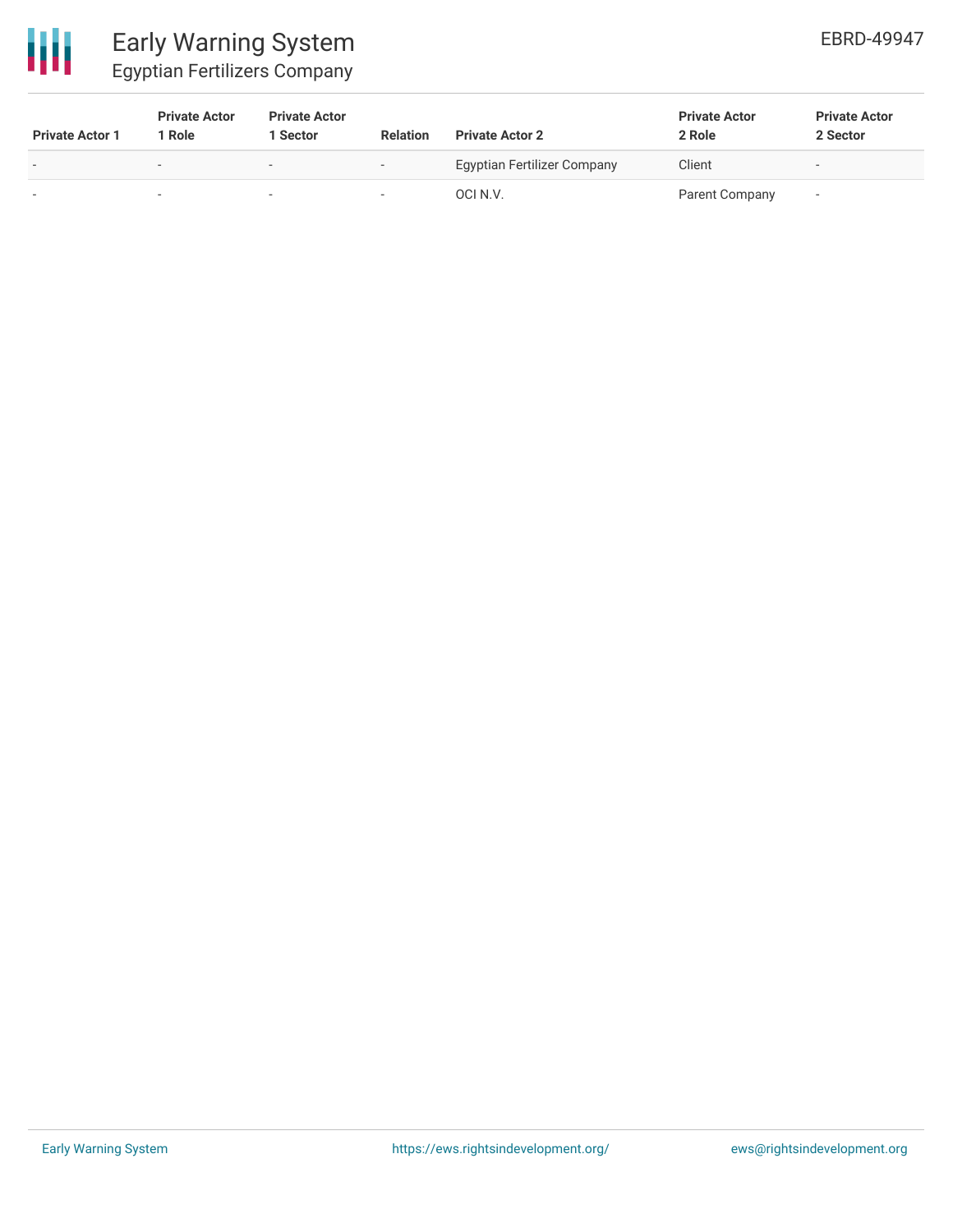#### **Contact Information**

Reham El Beltagy Reham.elbeltagy@orascom.com +20 122 2188364 [www.oci.nl](http://www.oci.nl/)

#### **ACCOUNTABILITY MECHANISM OF EBRD**

The Project Complaint Mechanism (PCM) is the independent complaint mechanism and fact-finding body for people who have been or are likely to be adversely affected by an European Bank for Reconstruction and Development (EBRD)-financed project. If you submit a complaint to the PCM, it may assess compliance with EBRD's own policies and procedures to prevent harm to the environment or communities or it may assist you in resolving the problem that led to the complaint through a dialogue with those implementing the project. Additionally, the PCM has the authority to recommend a project be suspended in the event that harm is imminent. You can contact the PCM at pcm@ebrd.com or you can submit a complaint online using an online form, http://www.ebrd.com/eform/pcm/complaint form?language=en. You can learn more about the PCM and how to file a complaint at http://www.ebrd.com/work-with-us/project-finance/project-complaint-mechanism.html.